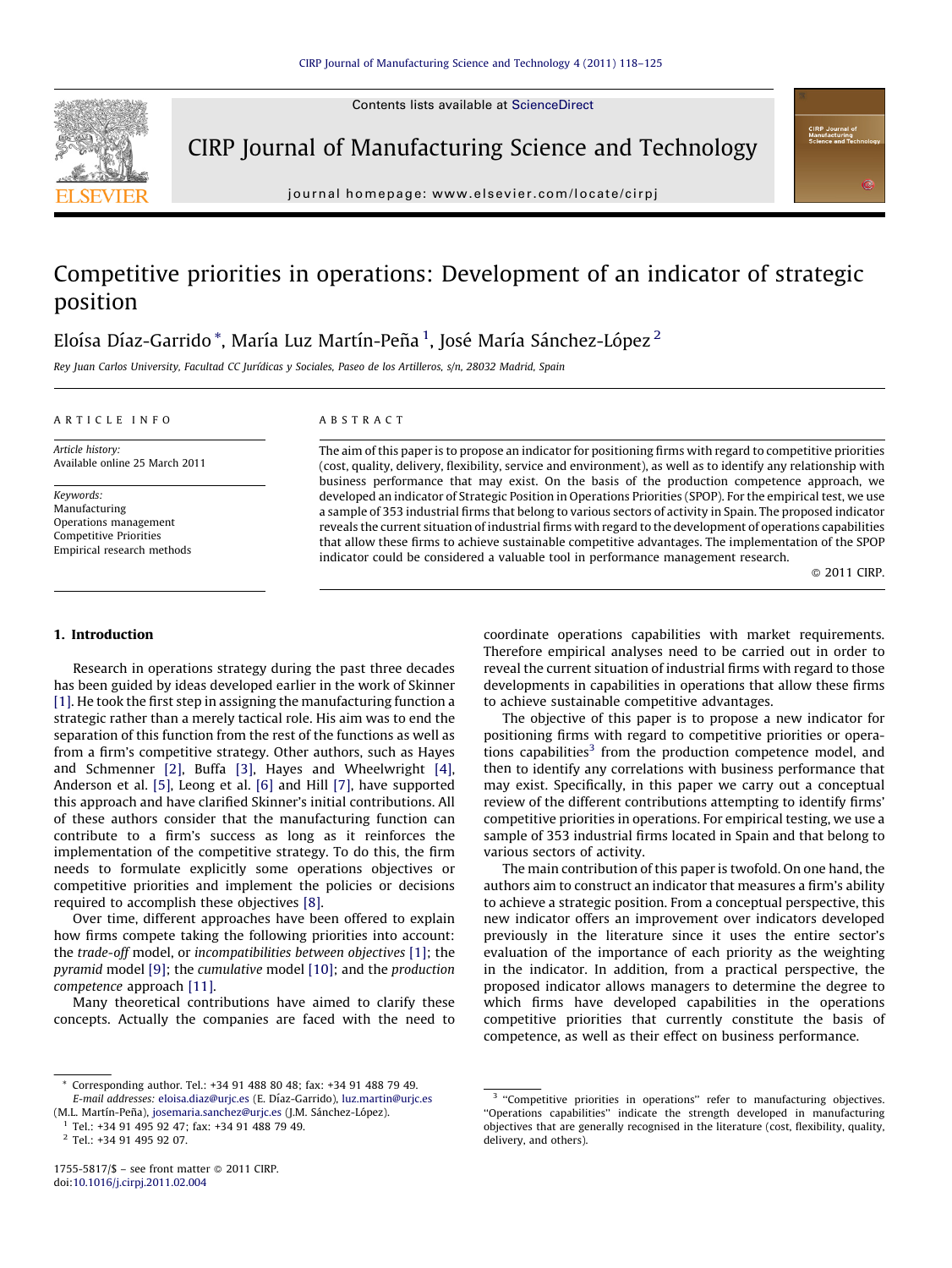The work is organised as follows. First, we review the literature that focuses on the theoretical determination of competitive priorities in operations and their different approaches. Second, we construct an indicator to measure a firm's strategic position with regard to these operations priorities. Third, we carry out an empirical analysis, calculating the value of the indicator for a sample of firms. Subsequently, we present the analyses carried out and the results obtained. We end this paper by summarising our main conclusions and offering suggestions for future research.

#### 2. Competitive priorities in operations

Competitive priorities in operations refer to those objectives that manufacturing units must reach if the company is to be able to compete, achieve the capabilities established for the activity, and reinforce its competitive advantage [\[4,5\]](#page--1-0). The term competitive advantage is used to describe the choices that operations managers make from among the key competitive capabilities of this functional area [\[1\]](#page--1-0). Furthermore, these choices constitute the expression of a firm's competitive strategy in terms that the manufacturing personnel can understand. It has been pointed out in operations management literature that the term ''competitive priority'' stresses both the strategic importance of the manufacturing function and its responsibility in achieving improved corporate success, and consequently, in attaining a global competitive advantage.

On the question of identifying what elements can become competitive priorities for manufacturing firms, Skinner's initial work [\[1\]](#page--1-0) offers the following competitive priorities: short delivery cycles, quality, on-time delivery, flexibility, and low cost.

However, different authors consider other elements apart from these basic objectives, for example: innovation, which involves introducing new products and production processes [\[4,6,12–14\];](#page--1-0) customer service [\[15,16\]](#page--1-0); environmental protection [\[17–20\]](#page--1-0); stock levels and batch sizes [\[21\]](#page--1-0); and marketing elements such as sales promotion, advertising, customer relations, and the sales force [\[7,22,16\]](#page--1-0). By contrast, some authors exclude one or another aspect of the four main competitive priorities commonly accepted [\[23,24\].](#page--1-0) Therefore, taking previous literature on manufacturing strategy as a reference, this research adds more recent aspects such as after-sales service and environmental protection to the four classical competitive priorities of cost, quality, flexibility and delivery.

In this study, we include environmental protection as a competitive priority (understood as minimising the repercussions of production activity in the various components of the environment). This is justified since concern for the environment is growing and there are multiple repercussions involved (social, cultural, economic and political). In business, the environment has become a strategic variable since firms are simultaneously causes of environmental problems (consumption of scarce resources, contamination) and part of the solution, as they should and must reconcile patterns of production and consumption [\[25,26\].](#page--1-0) Moreover, various authors recommend including environmental protection in the operations strategy to ensure that the objectives and decisions forming part of said strategy take the environment variable into account [\[17,19,20\]](#page--1-0).

#### 3. Models and theoretical approaches to competitive priorities in operations

Some models and theoretical approaches in the literature have aimed to clarify the competitive priorities concept, for example: the trade-off model, the pyramid model, the sand cone model, and the production competence model.

The model of incompatibilities among firms' competitive priorities in operations underlies any analysis of competitive priorities. This model is known in the literature as the trade-off model, which can be traced back to Skinner [\[1\].](#page--1-0) The meaning of trade-off is simple and involves treating a competitive priority or operations objective preferentially compared to other aspects, since there are incompatibilities among the different priorities that force managers to concentrate on one of them and sacrifice the others. The contributions of other authors led to the development of the trade-off model, stressing the need to establish preferences from among the different manufacturing capabilities previously pointed out by Skinner: cost, quality, speed of delivery, and flexibility [\[4,7,27\].](#page--1-0)

In the mid-1980s, researchers began to become aware of the competitive success of Japanese firms, which were proving capable of achieving high levels of performance in the different competitive priorities. It was then that the most significant break from the trade-off model occurred. Nakane [\[9\]](#page--1-0) proposed a new model, called the pyramid model, to help achieve the operations objectives. The authors who defend this model [\[28,16\]](#page--1-0) argue for improving the various objectives simultaneously, since they are not conflicting.

Another model that arose is the sequential model, which is that of creating and utilizing the skills and abilities in manufacturing. This model is also referred to as the sand cone model and it suggests that better-performing competitors build one manufacturing capability upon another sequentially, since competing on the basis of multiple operations capabilities simultaneously is associated with higher performance [\[10,12,21,29–31\]](#page--1-0).

Finally, the production competence model considers that a firm will develop operations capabilities based on competitive priorities. Therefore, a firm's competitiveness and achievement of results relate to the manufacturing function. Various authors have studied this approach, proposing different ways of measuring production competence [\[11,32–35\]](#page--1-0).

Cleveland et al. [\[11\]](#page--1-0) are the first to define the concept of competence in production as a function of the productive process and of competitive strategy, measured from the combined effects of the strengths and weaknesses of the manufacturers in the areas that are key for the market.

Vickery [\[36\]](#page--1-0) revises the competence model proposed by Cleveland et al. [\[11\].](#page--1-0) He defines production competence in the context of production strategy as the ability of the production unit to reinforce the competitive strategy specific to each market and product. He includes production competence as an explicative variable of the business performance, given that it turns into a very valuable construct in order to explain the contribution of the production function to the business performance.

Kim and Arnold [\[33\]](#page--1-0) show production competence as a construct that measures the degree of adjustment between the importance given to the competitive priorities and the strengths of production.

Vickery et al. [\[32\]](#page--1-0) maintain that production competence is the degree to which production reinforces the strategic objectives keeping in mind three critical factors: assessment of those aspects that have strategic importance (efficiency in cost, delivery, logistics, economies of scale in production, process technology, quality, lead-time, degree of vertical integration, flexibility), responsibility of the production function in said aspects, and the real results achieved in them.

For Safizadeh et al. [\[34\],](#page--1-0) production competence combines the capabilities of production (strength and ability to compete in basic dimensions such as cost, quality, flexibility, and time) with the competitive priorities (importance given to the previous dimensions). Schmenner and Vastag [\[35\]](#page--1-0) develop the indicator proposed by Safizadeh et al. [\[34\]](#page--1-0) for plants with different production processes.